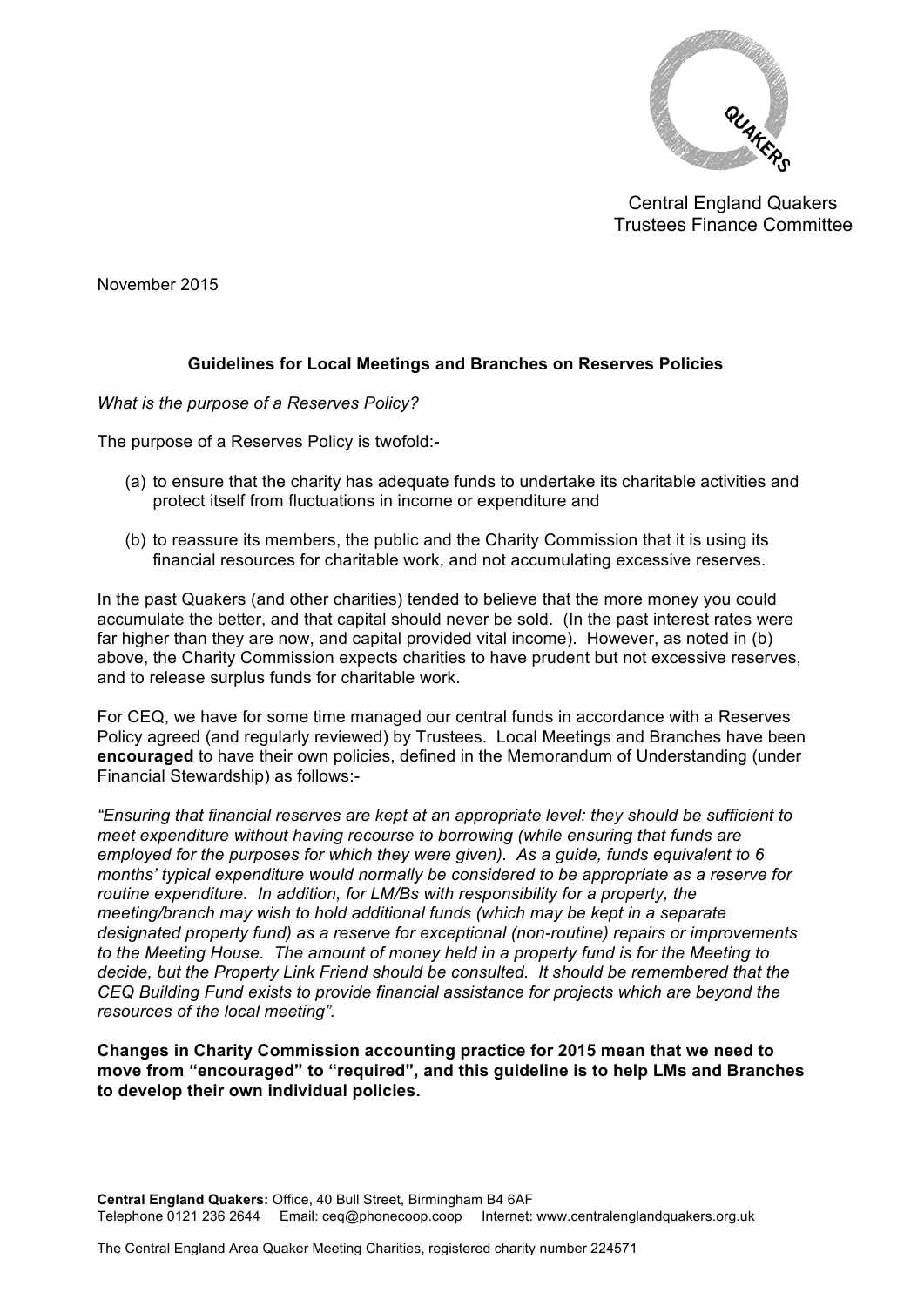## *How do we go about developing a Reserves Policy?*

Any Policy needs to be tailored to the individual needs of an LM or Branch, and "one size doesn't fit all".

The Policy needs to be "owned" by the LM/B, with collective responsibility for it  $-$  it is not something you ask your Treasurer to do on his/her own, though they can draft proposals.

First, you may need different policies for different types of funds, such as a general "unrestricted" fund, or a "designated fund" (eg premises fund) which is earmarked for a purpose but can be reallocated by agreement, or a "restricted" fund which can only be used for a specific purpose. In the latter case a Reserves Policy may not be appropriate, as the Meeting may have no control over the amount of money held.

For general/unrestricted funds, various factors need to be taken into account, such as:-

- 1 How reliable is your income? Do you enjoy a high level of income from regular donations from members, and is this "stable"? Are you heavily dependent on one or two generous donors, and might their circumstances change? Are you heavily dependent on Room Hire income? This may be less reliable than voluntary income, as hirers can "come and go" but you can take a view on this.
- 2 If you have investments, how reliant are you on the investment income? Is it significant, or could you afford to release some capital (for charitable work) and still have enough income to cover your routine expenditure?
- 3 Do you employ staff? If so your Reserves Policy must allow for fulfilling obligations to staff in the event of a financial crisis, and an LM or Branch with staff may need to carry more reserves than one without.
- 4 Do you have a property to manage? If so what is a prudent level of reserve for unforeseen expenditure, bearing in mind that for major projects the CEQ Building Fund can provide assistance (see MoU statement on the previous page).
- 5 Are your expenses (apart from major property projects) fairly predictable, and regular? If your expenditure fluctuates you need to carry sufficient reserves to cover the cash flow variations.

Having taken these factors into account, how much money should the LM or Branch aim to hold in reserve (bank accounts and investments) is something that each LM and Branch needs to "discern" for itself, in the time-honoured Quaker way.

Reserves Policies usually define a "target" limit (or upper and lower limits) for what should be held in a particular bank account, or for what should be held as investments. This can be expressed as a fixed amount (eg £xxx) or linked to another parameter, such as "6 months net operating expenditure", to take account of changes in circumstances.

Having agreed all this, the principle should be "if we have more money than our Reserves Policy says we should be holding, we need to consider spending it on charitable activities, and if we have less than we should, we need to build our reserves up".